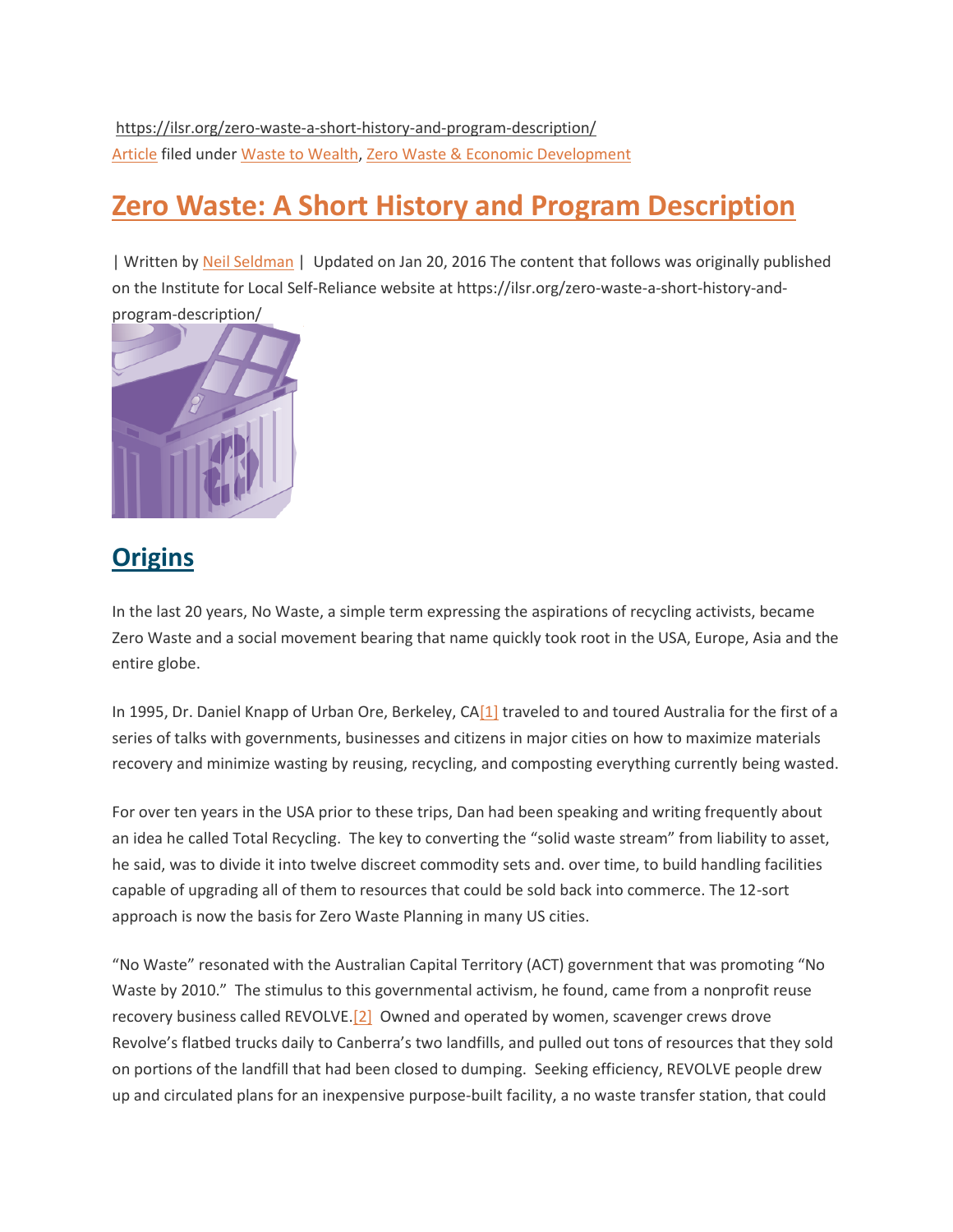potentially handle all discards as marketable commodities. ACT support allowed REVOLVE to draw a version of REVOLVE's plan. Knapp, who had already designed and implemented facilities for its own operation and for clients, worked with Gerry Gilespie, consultant to ACT.

These designs reflected an important convergence of ideas and visions that were deeply rooted in the actual experience of handling still-useful discards and diverting them from destructive forms of disposal, incineration and landfill.

The term morphed into Zero Waste as the concept was brought to small towns in New Zealand at the first Zero Waste conference in Kataia in December 2000 by campaigner Warren Snow. Snow then toured US cities describing the local programs.

The US tour was well timed amidst enthusiasm for increased grass roots recycling. The terms No Waste and Zero Waste went viral on the then-new Internet. The Grass Roots Recycling Network had been formed in 1995 as an expression of exasperation with the slow progress of a national recycling movement under the one organization pledged to this purpose, the National Recycling Coalition (NRC). The NRC was dominated by corporate interests opposed to grass roots' desire for 'more'. Within months GRRN adopted Zero Waste as its calling card. By 2000 Zero Waste Wales contributed the first formal Zero Waste plan for Doncaster, UK. Another one followed by Rick Anthony working for Institute for the Local Self-Reliance (ILSR) and Greenpeace Hong Kong. In 2003 at an international gathering in Beaumaris, Wales. The Zero Waste International Alliance was discussed and formed.

Today Zero Waste is the standard for local, national and international organizations. These include numerous local Zero Waste associations throughout the US from Zero Waste San Diego to Zero Waste Detroit to Zero Waste Frederick, Carroll and Prince George's Counties, MD. The Global Anti Incineration Alliance in the US, Europe and Asia as well as Greenpeace USA and International have all gathered under a Zero Waste flag. The Zero Waste International Alliance adopted an internationally peer-reviewed definition of Zero Waste: minimum 90% diversion of wasted materials from landfills and incinerators[.\[3\]](https://ilsr.org/zero-waste-a-short-history-and-program-description/#_ftn3) Hence the phrase, Zero Waste or Darn Close To It!

The appeal of the Zero Waste concept matched dynamic activities on the ground in major cities such as Los Angeles and Austin as well as smaller jurisdictions such as Gainesville/Alachua County, FL. In each of the latter citizens had recently defeated proposals for garbage incinerators. The cities then adopted Zero Waste planning and implementations plans, and have active Resource Recovery Parks, or industrial parks reserved for recycling, reuse and compost companies, that offer incentives to attract companies that create local markets for materials. Zero Waste has been wedded to local economic growth. "The future of recycling in the US is not China, but local and regional markets", states Brenda Platt of the Institute for Local Self-Reliance.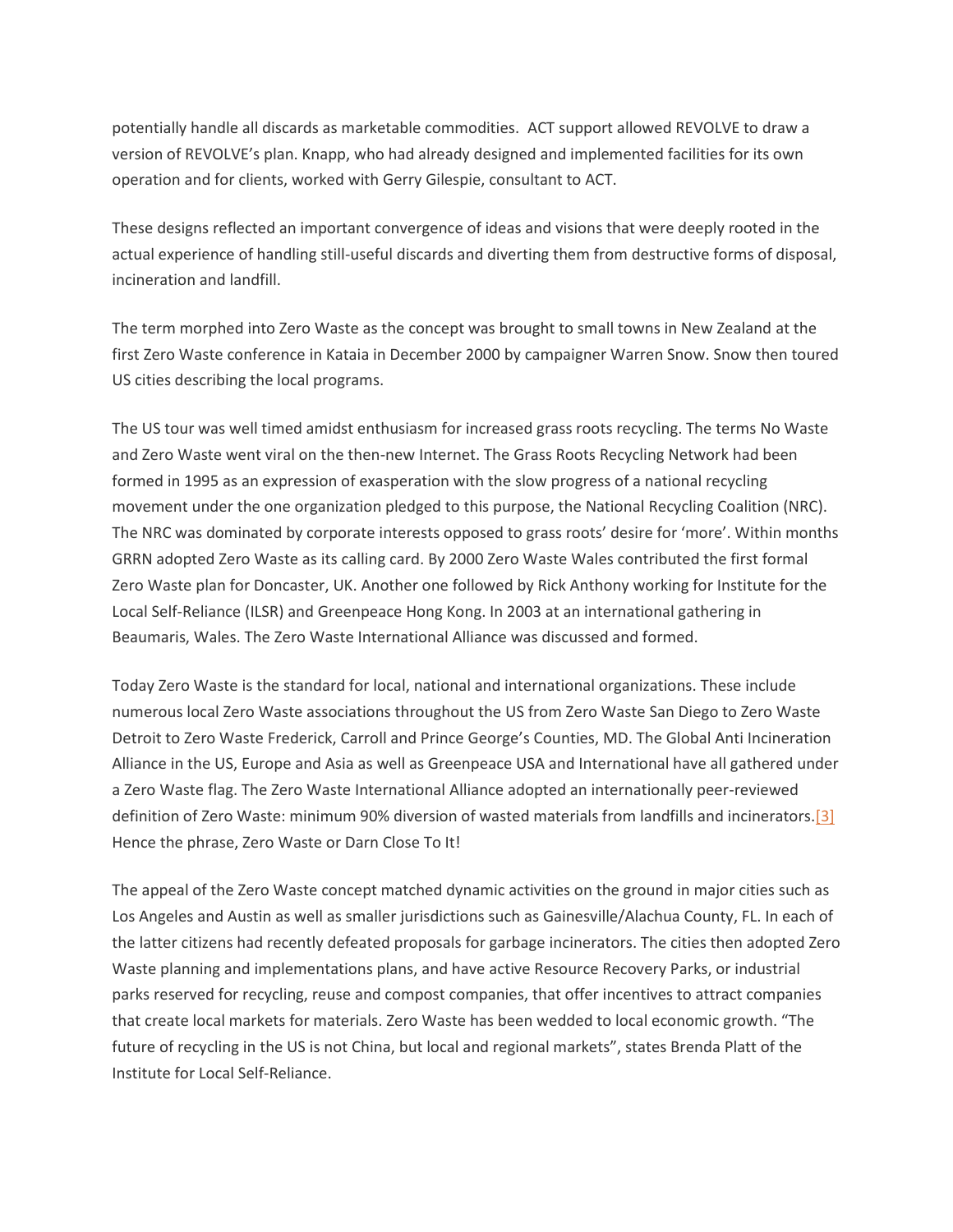Citizen inspired new rules and practices and new businesses are helping enthusiastic cities and counties steadily increase recycling. moving from the 50%-60% to the 70%-80& range. Local governments that do not implement these practices have seen their recycling rates stagnate and even decline.

## **First Task – The Battle for Branding**

The appeal of the concept and practice has been so powerful a tool in the effort to expand recycling, that traditional solid waste management spokespeople have resorted to disparaging Zero Waste as utopian and impractical. Zero Waste to Landfill has been substituted for Zero Waste to Landfill and Incineration. Fortune 500 companies now boast to share holders and the public that they are sending no waste to landfills since their waste goes to garbage incinerators. All incinerators need landfills for ash and by pass waste, making the claim counter intuitive and self-contradictory to all but the promoters of incineration.



credit: Zero Waste Canada

GRRN's initial efforts were focused on protecting the Zero Waste brand from interlopers and predators. An international dialogue yielded the concrete 90% definition of the concept, but also concise, consistent ideas to propel the message and embed it in the public's mind: the first set of these included: Efficiency through Zero Waste, Jump Start Jobs, No Welfare for Wasting. Further deliberation yielded corollaries: Zero Waste by 2040, Organics Out of Landfills, No Burn, No Bury, No Toxics[.\[4\]](https://ilsr.org/zero-waste-a-short-history-and-program-description/#_ftn4) Each concept could point to practical activities currently operating to demonstrate how "Pieces of Zero" were already operating[.\[5\]](https://ilsr.org/zero-waste-a-short-history-and-program-description/#_ftn5) Most recently EcoCycle has produced a road map of Zero Waste practices in US cities and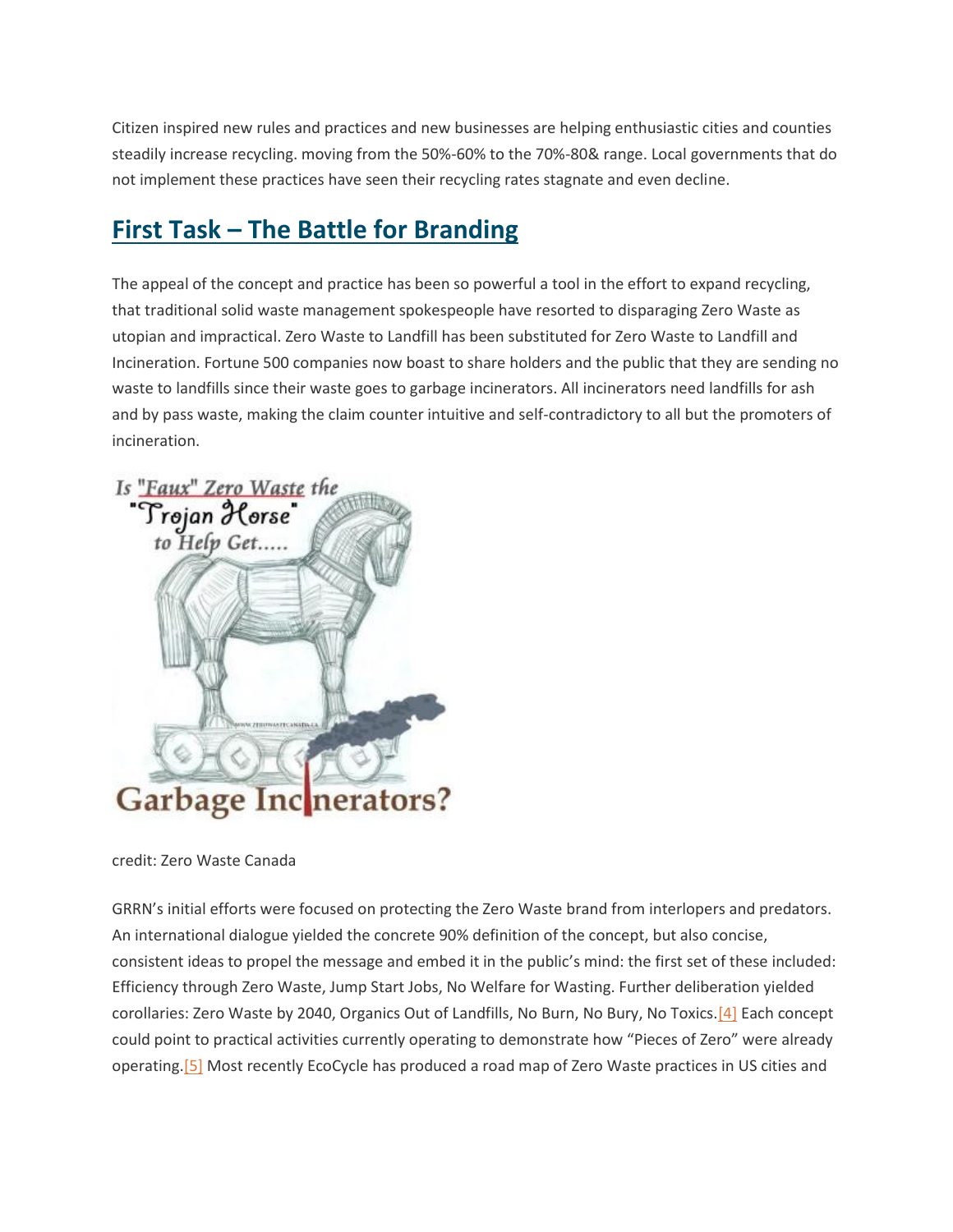counties[.\[6\]](https://ilsr.org/zero-waste-a-short-history-and-program-description/#_ftn6) Zero Waste Europe has prepared a similarly important document for Europe[.\[7\]](https://ilsr.org/zero-waste-a-short-history-and-program-description/#_ftn7) Zero Waste USA has an EPA designed Zero Waste Tool kit prepared by GRRN.

Certification of companies and communities was essential for the Zero Waste brand. The Zero Waste International Aliance and Grass Roots Recycling Network (dba ZWUSA) coordinated the effort through the United States Zero Waste Business Council.<sup>[8]</sup> Through careful and numerous deliberations with US and international activists criteria for using the approved Zero Waste brand was made concrete by technical requirements and commitment to sustainability and peace[.\[9\]](https://ilsr.org/zero-waste-a-short-history-and-program-description/#_ftn9)

Zero Waste activism has become cumulative. "Each community victory against incineration and for Zero Waste is a victory for all of us'' asserted Rossano Ercolini, a school teacher from Capanori, Italy and that country's leading Zero Waste advocate. "Like democracy the Zero Waste movement is built on many small meetings with neighbors and peers."[\[10\]](https://ilsr.org/zero-waste-a-short-history-and-program-description/#_ftn10) Ercolini was awarded the 2014 Goldman Prize for Environmental Leadership in Europe. Zero Waste is the new world peace movement, states Eric Lombardi of EcoCycle, establishing the foundation for an ample life for all.

#### **Current Programs**

ZWIA volunteer board of directors and advisors based throughout the world coordinates ZWIA. Richard Anthony chairs the monthly Internet meetings includes participation from leading activists in Brazil, Canada, England, France, Hong Kong, India, Italy, Philippines, South Africa, Sweden, USA and Wales. Ruth Abbe of ZWUSA chairs the international advisory committee.

Training and mobilization for campaigns against incinerators and landfills and for recycling initiatives comprise the majority of ZWIA actions. The group maintains a constant travelling schedule that brought trainers and scientists to Asia, Europe, Africa and South America in 2015 as well as dozens of cities in the US. Prominent among the cities visited during the international campaign were San Francisco/Berkeley, Naples, Italy, Manila, Philippines, Forinopolos, Brazil, Davos, Switzerland and Nanaimo, Canada. The programs are based on cooperation with local governments, and activist groups as well as student and professional organizations. Conferences are often coordinated with planned annual events. Gatherings are classified as workshops, full training conferences, or speaking engagements. ZWIA staff take no payment for services. ZWIA works with local partners to raise funds for travel and accommodations.

ZWIA launched a new program at its last board meeting, The Albatross Alliance, to be headed by worldrenowned captain of the oceanographic research vessel Alguita, Charles Moore, author of Plastic Ocean. "Zero Waste is the only strategy that can save these legendary seabirds and the oceans where they feed and breed."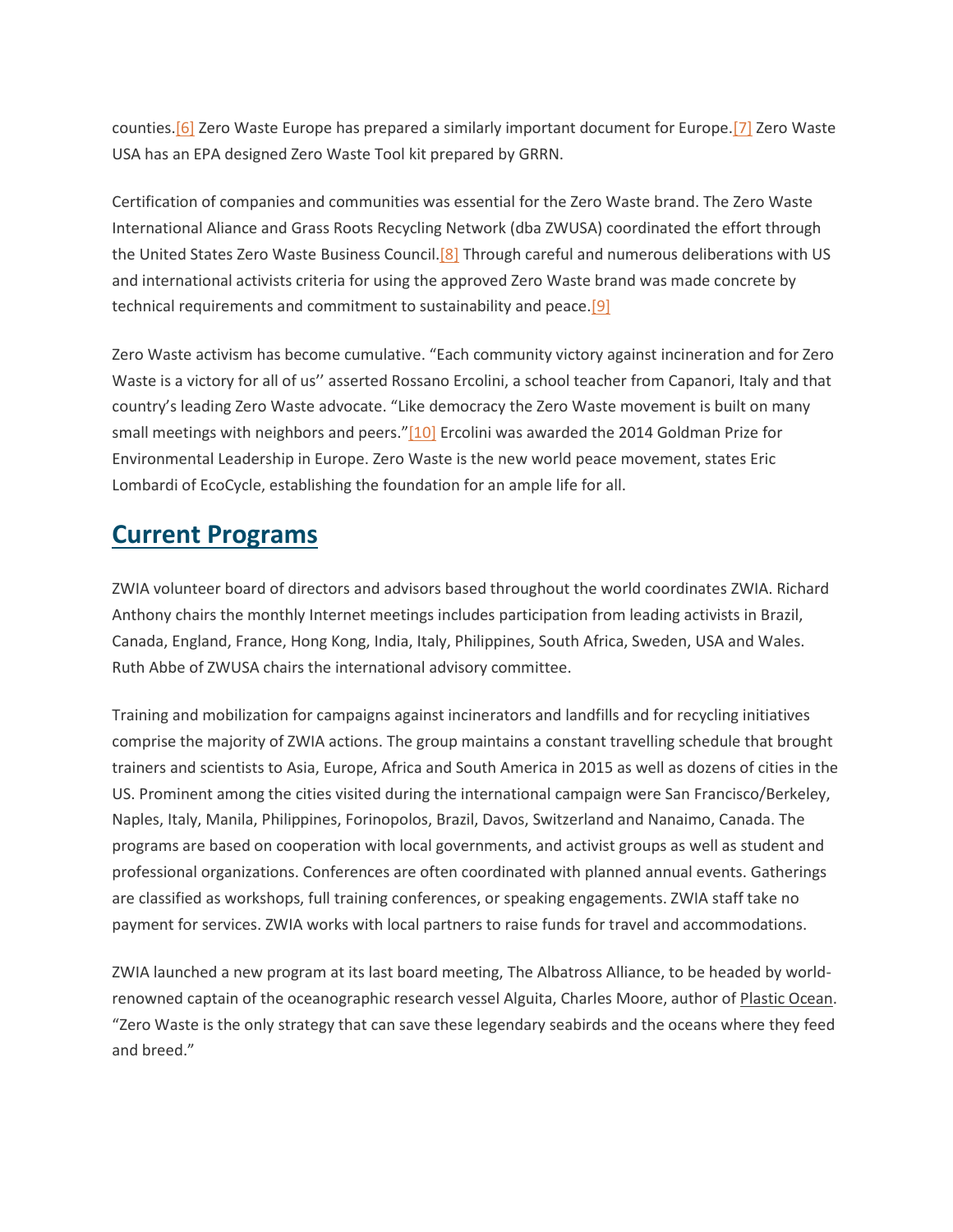ZWIA continues to react to the world wide challenges posed by mismanagement of materials known as solid waste. A Zero Waste future is not only possible, but also inevitable in a crowded world such as ours.

*Neil Seldman is senior staff to the Waste to Wealth Initiative at ILSR. He is active in the recycling and zero waste movements. He has served as advisor to grass roots organizations, cities, counties and businesses throughout the US for over 40 years. Prior to co-founding ILSR Seldman was a manufacturer and professor of political science.*

### **Endnotes:**

[\[1\]](https://ilsr.org/zero-waste-a-short-history-and-program-description/#_ftnref) Scavengers at the urban landfill started Urban Ore in the 1970s.

[\[2\]](https://ilsr.org/zero-waste-a-short-history-and-program-description/#_ftnref) Unfortunately, REVOLVE was hounded into bankruptcy after 2001 by elements of the ACT government, which subsequently went back on its promises and built a huge new landfill expansion cell. The plans for a zero waste transfer facility were stunted and distorted by the shift in policy brought on by the accession to Parliament of a new majority composed mostly of what in the USA would be called "neocons."

#### [\[3\]](https://ilsr.org/zero-waste-a-short-history-and-program-description/#_ftnref) See [http://www.ZWIA.org/](http://www.zwia.org/)

 $[4]$  The latter was added to prevent a 'free ride' for products with toxic elements. These products would be banned or redesigned under a Zero Waste regimen.

[\[5\]](https://ilsr.org/zero-waste-a-short-history-and-program-description/#_ftnref) 'Pieces of Zero' is the name of a video series by Paul Connett. Also, see Paul Connett, Zero Waste: One Community At a Time, 2015. On YouTube here: <https://www.youtube.com/watch?v=3WU5vZuMXu4>

[\[6\]](https://ilsr.org/zero-waste-a-short-history-and-program-description/#_ftnref) See, EcoCycle, Zero Waste in Action, November 2015[, http://ecocyclesolutionshub.org/how-to-get](http://ecocyclesolutionshub.org/how-to-get-there/#module-map)[there/#module-map](http://ecocyclesolutionshub.org/how-to-get-there/#module-map)

[\[7\]](https://ilsr.org/zero-waste-a-short-history-and-program-description/#_ftnref) See, Zero Waste Europe, Map of Zero Waste Municipalities, December 2015.

[\[8\]](https://ilsr.org/zero-waste-a-short-history-and-program-description/#_ftnref) See,<http://www.uszwbc.org/>